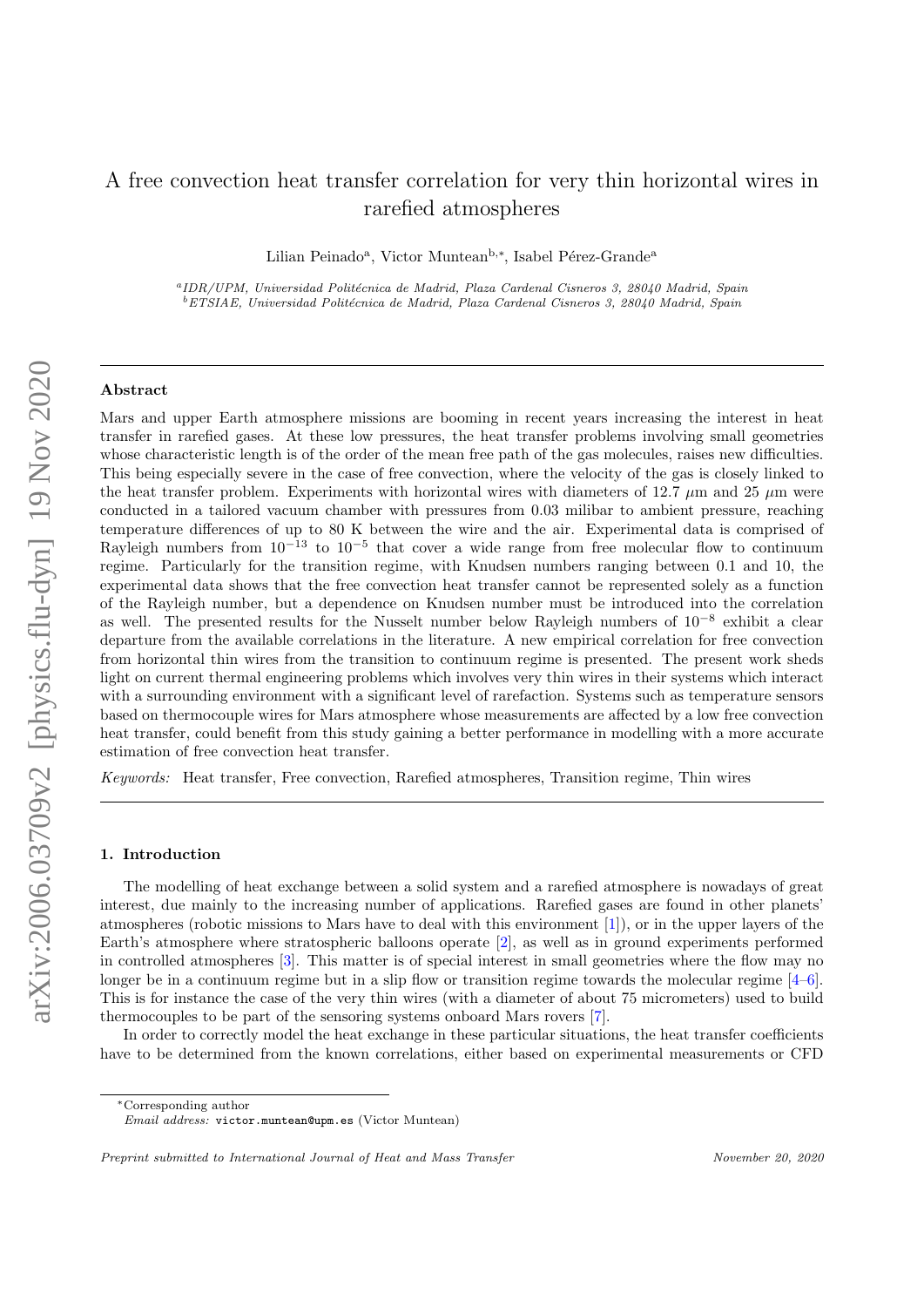results [\[8–](#page-13-6)[12\]](#page-13-7). However, when reviewing the literature, one can see that there is no consensus in the estimation of convection through a rarefied gas. Furthermore, for very low pressure environments (transition regime) there is no correlation for thin wires published so far.

For this reason, the aim of this work is to determine the particularities of the heat transfer mechanisms for very thin wires (with diameters in the order of micrometers) in rarefied atmospheres. In these cases, the wires interact with the surrounding atmosphere in a slip flow or transition regime towards the molecular regime. Such regime or rarefaction degree can be determined by means of the Knudsen number, Kn. Although this fact affects both forced convection [\[13,](#page-13-8) [14\]](#page-13-9) and free convection, the present study is focused on the experimental determination of the free convection coefficient of very thin horizontal wires in a wide range of Rayleigh numbers, Ra, from  $10^{-13}$  (molecular regime) to  $10^{-5}$  (continuum flow). The extension of the experiments to the already known continuum flow has as its main aim the validation of the experimental setup and measuring system by comparison of the data here obtained with the results previously obtained by other researchers.

By studying the related published bibliography, one can find a number of experimental and analytical correlations to obtain the Nusselt number, Nu, as a function of the Ra for horizontal cylinders or wires [\[15–](#page-13-10) 17. They cover diverse fluid and gases as well as different aspect ratios  $L/D$  of the wires. However, the first finding in this review is the scattering of data, in such a way that there is not a unique correlation that fits all experimental data, even in the same range of Ra [\[8,](#page-13-6) [12\]](#page-13-7). Moreover, none of them show experimental values for  $Ra < 10^{-10}$  for horizontal wires. Consequently, the present work covers the gap in the transition regime. Based on the measurements described in the following sections, an experimental correlation has been obtained in the entire range  $10 > Kn > 0.1$ . The main difference in the new proposed correlation with respect to previous works relies on the estimation of Nu as a function, not only of the Ra, but also of the Kn, achieving an error lower than 10% with experimental data.

This new correlation can be applied in the different scenarios described above: convection heat exchange of horizontal fine wires in rarefied planetary atmospheres, hot wire anemometry in rarefied gases or stratospheric conditions, etc. Furthermore, this study can support thermal design in micro and nano-technology based on fine wires which operate at high Knudsen numbers [\[18\]](#page-13-12).

The following sections describe the experimental setup, the measurements, and the correlation obtained, including the validation of the experimental data with results of previous research works.

#### 2. Experimental setup

The experiments were performed in a vertical cylindrical custom built vacuum chamber, made of acrylic glass. The external diameter of the cylinder is 300 mm, its height 400 mm and the thickness of the wall 4 mm. It is closed at both ends by means of two flat acrylic plates with a wall thickness of 15 mm. The top cover is welded using trichloromethane, and additional sealing is achieved by adding Araldite 2004 epoxy adhesive at the joints. The bottom plate is removable, and the sealing is achieved using an 8 mm rubber O-ring. This plate has four mechanized openings compatible with standard DN 25 ISO-KF flanges.

One of the openings is used to connect the vacuum pump (Leybold Scrollvac 18). As the pump does not have the capability of pressure control, the desired vacuum level is achieved by operating the vacuum chamber with a controlled leakage in the pumping line by means of a needle valve. Once the desired level of vacuum is achieved, the pumping line is closed and the pressure inside the chamber remains steady. The pressure is measured using a pressure sensor (Thermovac TTR911) connected to the second opening.

The other two holes are used as electrical feedthroughs. The first one is used to connect the thermocouples placed inside the chamber with the acquisition system on the outside. Four type-T thermocouples were used to measure the temperatures of the air far from the wire in its horizontal line, of the supports of the heated wire and of the chamber's wall. The second feedthrough is used to connect the DC power supply to the electrodes for supplying electrical current to the heated wire. A simplified scheme of the described experimental setup is presented in the Figure [1.](#page-2-0)

The experiments were performed using alumel wires. Alumel is an alloy with an approximate composition 95% nickel, 2% aluminium, 2% manganese, and 1% silicon. This kind of wires are used as the negative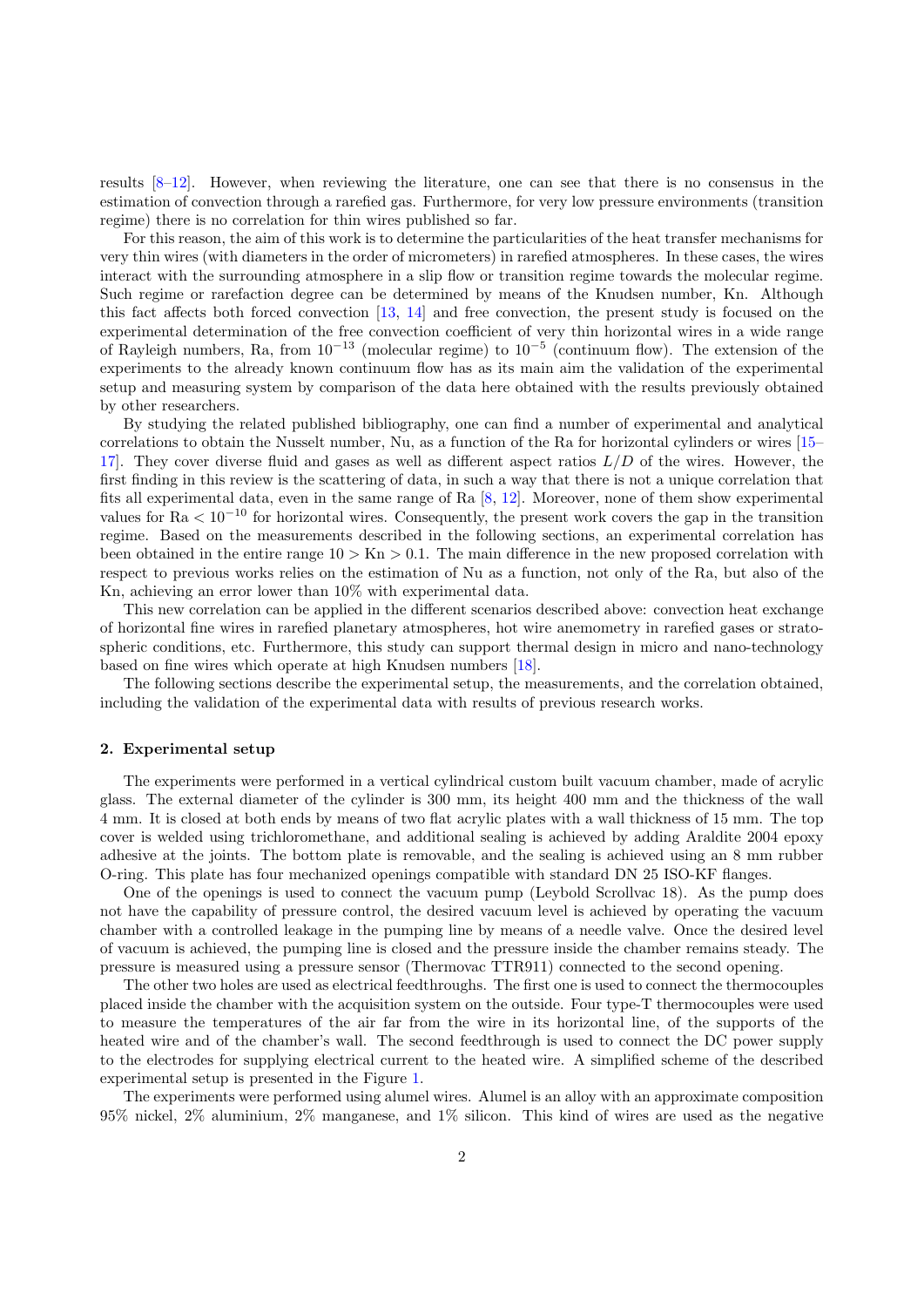

<span id="page-2-0"></span>Figure 1: Scheme of the vacuum chamber and experimental setup.

conductor of type-K thermocouples. The diameters of the wires used in our experiment were  $12.7 \mu m$  and  $25 \mu m$ , with lengths of 61 mm and 64 mm, respectively. In the experimental setup the wires are soldered to two copper electrodes horizontally. These electrodes have a diameter of 2 mm and are assembled in a structure support built for the test and placed inside the chamber. The connection to the power source is made using an electrical feedthrough as mentioned above.

The electrical connections outside the chamber allow the supply of a constant current from a variable DC current supply to the test assembly, as well as the measuring of the voltage at the entrance of the chamber, and the electrical current through the wire's section by means of two Keithley 2000 multimeters. The wiring of the electrical setup was characterized in order to obtain its electrical resistance.

The values of voltage and electrical current, as well as pressure and temperature were monitored and recorded in the computer during the experiments using a data acquisition platform (National Instruments CompactDAQ).

# <span id="page-2-1"></span>3. Problem statement

## 3.1. Wire's temperature

Prior to stating the heat transfer problem, the procedure to determine the wire's temperature is described, as it will be necessary to calculate the heat exchange coefficient between the wire and the surrounding air.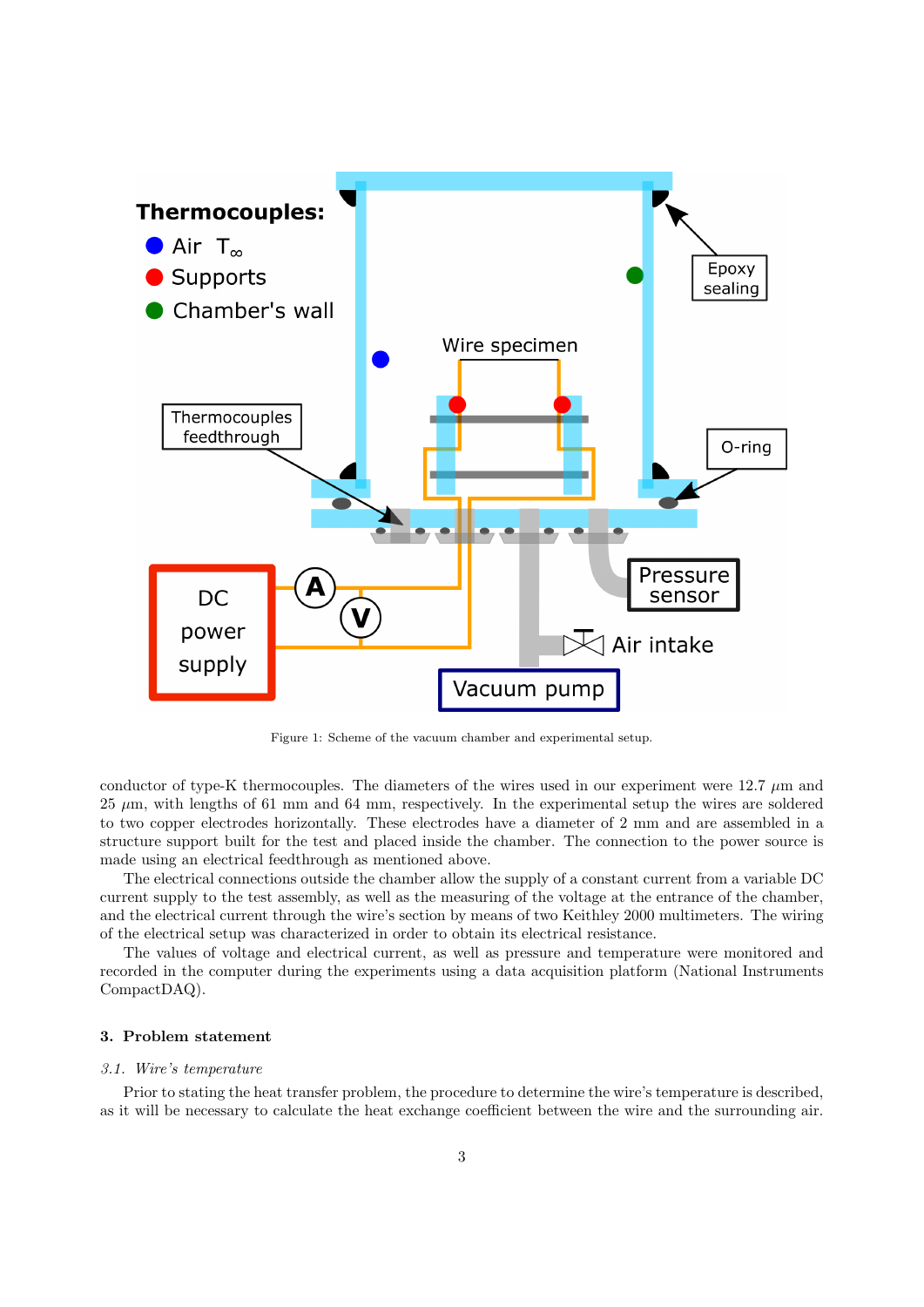A wire's temperature can be obtained from the known dependence between the electrical resistance of a wire and its temperature,

<span id="page-3-0"></span>
$$
R_w = R_0[1 + \alpha (T_w - T_{w0})],\tag{1}
$$

where  $R_w$  and  $T_w$  are the electrical resistance and the temperature of the wire, the subscript 0 denotes a known reference state, and  $\alpha$  is the temperature coefficient. This linear approximation is suitable for the range of the wire's temperatures used in our experiments which was between 293 and 380 K [\[19\]](#page-13-13). The value of the temperature coefficient of this material in this range was obtained experimentally. The result was  $\alpha = 0.0023 \text{ K}^{-1}$ , which is in line with the value 0.00239 K<sup>-1</sup> provided by the manufacturer, Omega<sup>TM</sup>.

For the heat transfer experiments the wire is heated by Joule effect. A set of 95 tests were performed using the wire with the diameter of  $25 \mu m$ . The employed pressures were between 0.03 milibar to ambient pressure, and 7 different current levels were used ranging from 2 up to 38 milliamperes Each experiment was performed at a constant pressure, and the selected current level was kept constant until the variations of the temperature difference between the wire and the far away air were below 0.1 K for at least 15 minutes. Once fulfilled this criterion the steady state is achieved, and the voltage drop between the electrode leads and the electrical current passing through the wire are measured and used to compute the actual electrical resistance of the wire. Ultimately, the wire's mean temperature is obtained by solving the equation [\(1\)](#page-3-0).

#### 3.2. Theoretical considerations

In order to calculate accurately the heat transfer between a body and the surrounding atmosphere, it is necessary to solve the Navier-Stokes equations in the medium, which is very expensive in terms of computing and analytic solutions are feasible only for very simple geometries. In engineering applications this process is avoided and empirical correlations for the most common configurations are used instead. These correlations are expressed as a function of the non-dimensional numbers involved in the problem. It is well known that for a given geometry the natural convection heat rate can be obtained by knowing the value of the Nusselt number as a function of Rayleigh number, which can be expressed as the product of Grashof and Prandtl numbers  $[20]$ , whose product is the Rayleigh number,  $Ra = GrPr$ . Whilst the value of Pr is almost constant and near 0.7 for air in the range of interest, the behaviour of Nusselt can be described properly either by using the Rayleigh or Grashof number.

For the case of a slender enough horizontal cylinder of length L, and diameter D,  $(L/D \gg 1)$ , the representative dimension of the problem is its diameter, thus it is the magnitude to be used in the expressions of the non-dimensional numbers. Insofar the Nusselt number is

<span id="page-3-3"></span>
$$
Nu_D = \frac{hD}{k},\tag{2}
$$

where  $h$  is the mean convection heat transfer coefficient. It does not account for azimuthal angle with respect to the vertical plane or for longitudinal variations. The convection coefficient is calculated using the heat rate loss by convection from the wire for a given temperature difference,

<span id="page-3-1"></span>
$$
h = \frac{q_{conv}}{\pi D L \Delta T}.
$$
\n(3)

The value of h varies significantly with the diameter of the wire, thus for very thin wires it can reach values up to 800 W/m<sup>2</sup>K.

The Grashof number is defined as

<span id="page-3-2"></span>
$$
Gr = \frac{g\beta \Delta TD^3}{\nu^2},\tag{4}
$$

where  $\beta$  is the coefficient of thermal expansion, which for the ideal gas hypothesis is  $\beta = T^{-1}$  [\[20\]](#page-13-14),  $\nu$  is the kinematic viscosity, and  $k$  the thermal conductivity of the air. These three magnitudes are temperature dependent and are evaluated at the average temperature of the air and the wire, or film temperature, defined as  $T_f = 0.5(T_w + T_{\infty}).$ 

It is important to note that for the characteristics of the wires used, and with temperature differences of about 10 K, the Grashof number is estimated to be in the order of  $10^{-5}$ . Reducing the pressure in the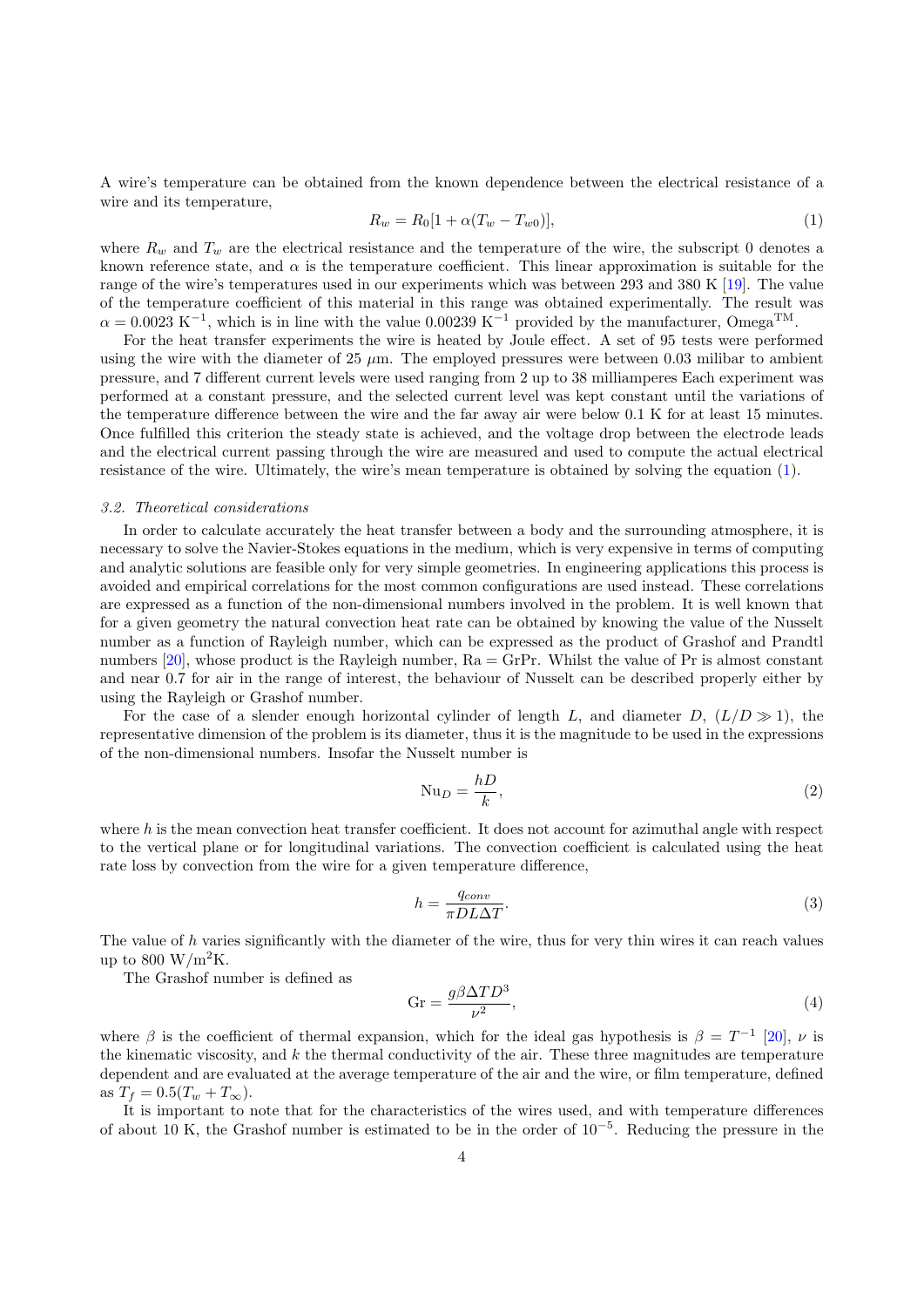<span id="page-4-0"></span>

| Table 1: Correlations                                                                                                                                                                                                                                     |                                                  |                                                           |  |
|-----------------------------------------------------------------------------------------------------------------------------------------------------------------------------------------------------------------------------------------------------------|--------------------------------------------------|-----------------------------------------------------------|--|
| Correlation                                                                                                                                                                                                                                               | Validity range                                   | Reference                                                 |  |
| $\frac{2}{Nu_D} = 1.627 - 0.86 \log_{10} Ra$                                                                                                                                                                                                              |                                                  | $10^{-10} < \text{Ra} < 10^{-2}$ Collis and Williams [21] |  |
| $\frac{2}{\text{Nu}_{\text{D}}} = \ln \left( 1.0 + \frac{7.09}{\text{Ra}^{0.37}} \right)$                                                                                                                                                                 | $10^{-7} < \text{Ra} < 10^{1.5}$ Kyte et al. [8] |                                                           |  |
| $\begin{array}{c} \frac{2}{\mathrm{Nu}_D} = \ln \left( 1.0 + \frac{3.3}{C(\mathrm{Pr}) \mathrm{Ra}^n} \right) \\ C(\mathrm{Pr}) = 0.671/\left\{ 1 + (0.492/\mathrm{Pr})^{9/16} \right\}^{4/9} \\ n = 0.25 + 1.0/(10 + 5 \mathrm{Ra}^{0.175}) \end{array}$ | $10^{-8} < \text{Ra} < 10^{6}$ Fujii et al. [12] |                                                           |  |

vacuum chamber to obtain rarefied atmospheres decreases this value even more, as the Grashof number is directly proportional to the square of the density. Whereas for Grashof values significantly higher than this case there are lot of correlations available in the literature, for very thin wires there are very few. The most representative ones proposed by Collis and Williams [\[21\]](#page-13-15), Kyte et al. [\[8\]](#page-13-6) and Fujii et al. [\[12\]](#page-13-7) for the range of Grashof numbers of interest in this paper are presented in Table [1.](#page-4-0)

### 3.3. Heat transfer estimation

<span id="page-4-1"></span>When the steady state conditions are attained, the electrical power supplied to the wire,  $q<sub>J</sub>$ , is lost by convection,  $q_{\text{conv}}$ , conduction,  $q_{\text{cond}}$ , and radiation,  $q_{\text{rad}}$ . Therefore, the convective heat flow can be obtained from

$$
q_{\text{conv}} = q_{\text{J}} - q_{\text{cond}} - q_{\text{rad}}.\tag{5}
$$

The power supplied to the wire,  $q<sub>J</sub>$ , can be modelled with a simple electrical circuit constituted by two series mounted electrical resistors: the wire resistance,  $R_w$ , and the auxiliary wiring electrical resistance,  $R_c$ . This last resistance is constant for all the experiments, thus  $q<sub>J</sub>$  can be calculated from the voltage, V, and current, I, measured at the entrance of the vacuum chamber. It can be written as

<span id="page-4-2"></span>
$$
q_{\mathbf{J}} = VI - R_c I^2. \tag{6}
$$

In several experimental works [\[8,](#page-13-6) [9,](#page-13-16) [22\]](#page-13-17), the heat losses by conduction to the supports of the wire are assumed to be negligible. This is acceptable for pressures close to the atmospheric pressure. However, the relative importance of the conductive losses increases as the pressure decreases. In order to reduce the potential errors caused by neglecting these losses, the solution of the one-dimensional heat-conduction model of the wire, assuming an average heat transfer coefficient, is used [\[20\]](#page-13-14). The conduction losses in this model are

$$
q_{cond} = \frac{q_J \tanh(\Lambda \sqrt{\text{Bi}})}{\Lambda \sqrt{\text{Bi}}},\tag{7}
$$

where Bi is the Biot number and  $\Lambda$  is the aspect ratio of the wire,  $L/D$ . The Biot number can be expressed as the product between the Nusselt number and the air and wire's conductivities ratio,  $\text{Bi} = \text{Nu}_D(k/k_m)$ . The calculations show that the losses are lower than the 3% of the applied electrical power for pressures above 10 mbar, but rapidly increase up to 8% when the pressure decreases further. This value is similar to the one calculated by Milano [\[22\]](#page-13-17), whose 3D model showed losses up to 6% of the total dissipated heat.

The thermal radiation losses are estimated using

<span id="page-4-3"></span>
$$
q_{rad} = \varepsilon \pi D L \sigma (T_w^4 - T_c^4),\tag{8}
$$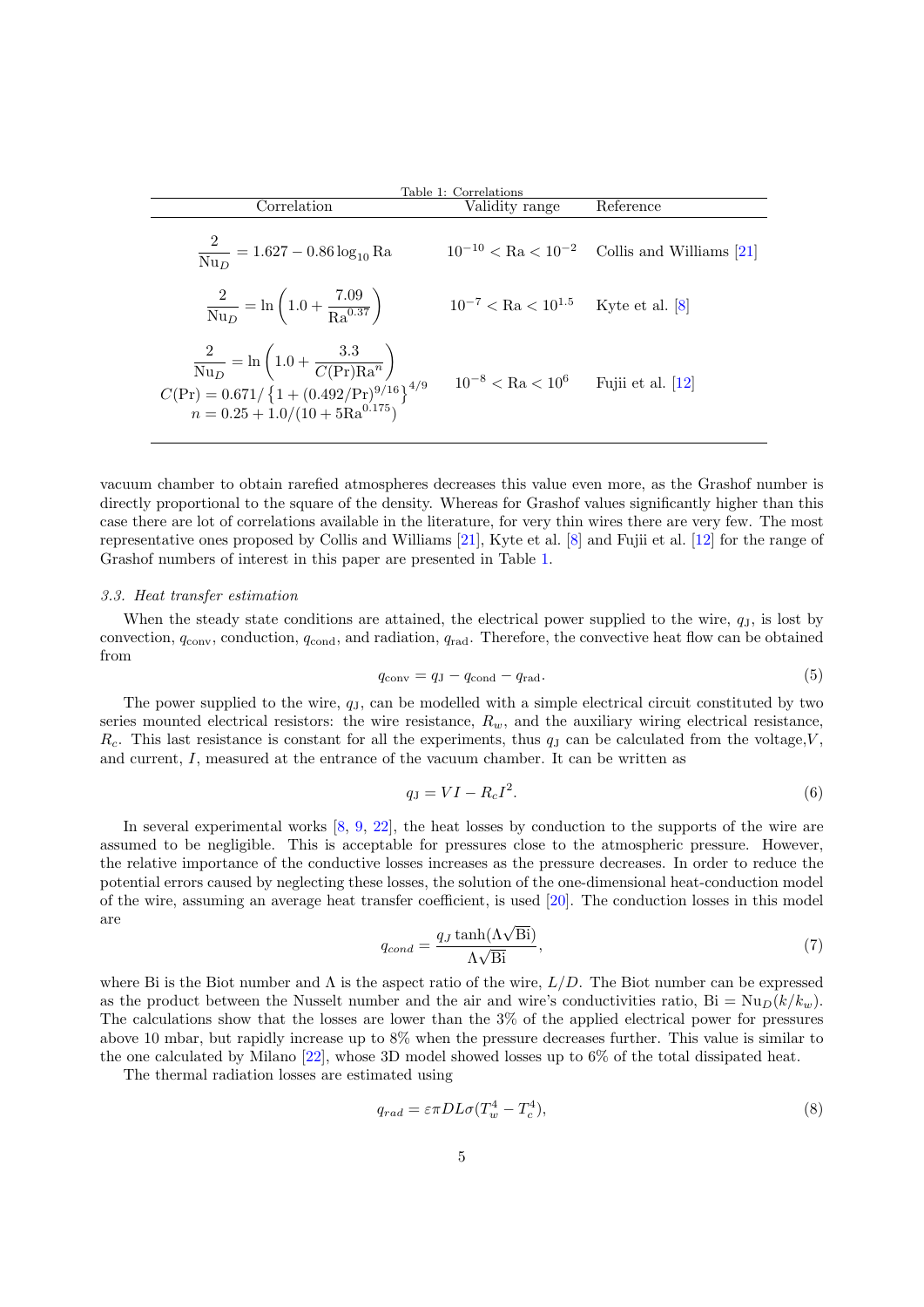<span id="page-5-0"></span>

| Table 2: Summary of values of experimental parameters |                    |                                          |  |
|-------------------------------------------------------|--------------------|------------------------------------------|--|
|                                                       | Variable           | Value                                    |  |
|                                                       | Wire diameter      | 12.7 $\mu$ m, 25 $\mu$ m                 |  |
|                                                       | Wire length        | $61 \; \mathrm{mm},\; 64 \; \mathrm{mm}$ |  |
|                                                       | Chamber pressure   | $0.03$ to 942 mbar                       |  |
|                                                       | Supplied power     | $0.4 \text{ to } 145 \text{ mW}$         |  |
|                                                       | Wire's temperature | 296 to 371 K                             |  |
|                                                       |                    |                                          |  |

where  $\sigma$  is the Stefan-Boltzmann constant and  $\varepsilon$  is the wire's infrared emissivity, which is assumed to be 0.08 [\[23\]](#page-13-18). The maximum value of the thermal radiation losses was lower than the 2% of the total electrical power dissipated by the wire.

Once the convective heat rate has been calculated from equation [\(5\)](#page-4-1),the average convection heat transfer coefficient  $h$  is obtained from equation  $(3)$ .

## 4. Experimental procedure

More than 200 tests were performed to check the repeatability of the experiment. A summary of the values used is shown in Table [2.](#page-5-0)

Experiments using the  $25 \mu m$  diameter wire were performed in the first place. Due to the lack of data in the range of Grashof numbers of present interest, it would not be possible to compare our results with other author's, except for some experimental points located in [\[22\]](#page-13-17). For this reason, more experiments were performed using the 12.7  $\mu$ m wire to validate the correlation obtained from the results of the 25  $\mu$ m wire. Every experimental case was run at constant preselected pressures, ranging from 0.03 to 942 mbar. The wire was supplied with electrical power from the DC power source at constant current mode until the steady state was achieved.

For every experimental run the temperature of the wire is calculated using equation [\(1\)](#page-3-0). Then film temperature,  $T_f$ , is obtained, and the density is calculated using the ideal gas equation. Next, the viscosity,  $\mu$ , as well as the gas thermal conductivity, k, are obtained from tabulated data [\[24\]](#page-13-19). Afterwards, the Rayleigh number of each run is calculated using the Grashof number, equation [\(4\)](#page-3-2), and the Prandtl number defined as  $Pr = \mu c_n/k$ .

Once all the parameters are calculated, the heat rate supplied to the wire is calculated using equation [\(6\)](#page-4-2). Radiation losses are estimated using equation [\(8\)](#page-4-3), where all the variables are known. For the estimation of conduction losses to the wire's supports, the value of  $Nu<sub>D</sub>$  is needed. At this point, this value is not known so an iterative process is used starting with a typical value of Nusselt number for thin wires,  $Nu_D = 0.3$ . With this estimation and the balance equation [\(5\)](#page-4-1) the convective heat rate is calculated, which gives the value of the Nusselt number using equations [\(3\)](#page-3-1) and [\(2\)](#page-3-3). Since this is not the actual value, it is used as a new input for the estimation of the conduction losses. The process is considered to converge when the difference between the two Nusselt numbers is less than 0.1%. It has converged in most cases in less than five iterations.

For the estimation of the uncertainty in the values of the Nusselt number, the absolute error introduced by measuring the air's temperature using a thermocouple is estimated at 1 K. The wire's length measurement introduces an error of 1 mm. Whereas, for the values of I and V conservative values of the relative errors of 1% and 0.1% are used respectively. The relative error is 0.2% for  $R_c$  determination. All the errors propagate to the total uncertainty for the Nusselt number, which is calculated to be below 3% following the methodology described by Beckwith et al. [\[25\]](#page-13-20).

### 5. Results and discussion

The results of  $Nu<sub>D</sub>$  and Ra for horizontal wires of diameters 12.7  $\mu$ m and 25  $\mu$ m are presented in the graph shown in Figure [2.](#page-6-0) In the same graph the correlations available presented in Table [1](#page-4-0) are also plotted.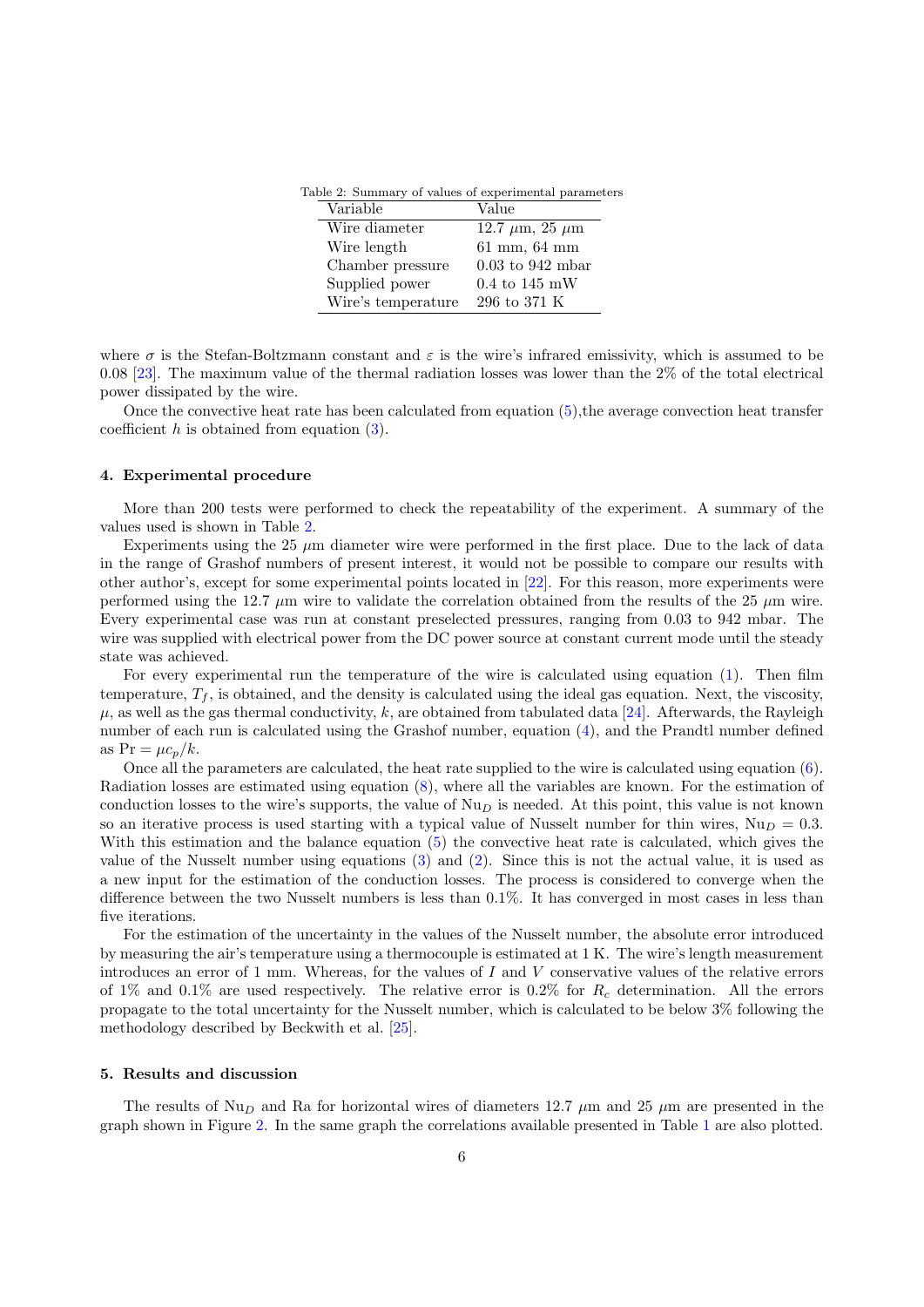The experimental results for Rayleigh numbers higher than  $10^{-8}$  are in good agreement with the correlations, even if there are differences in the estimations of  $Nu<sub>D</sub>$  between authors up to 10%.



<span id="page-6-0"></span>Figure 2: Experimental results of the Nusselt number as a function of Rayleigh number. The results are compared with available correlations: Fujii et al. [\[12\]](#page-13-7)(solid), Collis and Williams [\[21\]](#page-13-15)(dashed) and Kyte et al. [\[8\]](#page-13-6)(dash-dotted).

Out of the application range of the mentioned correlations, an abrupt drop of the Nusselt number is noticed at Ra below  $10^{-8}$ . The same behaviour in this region, where the effects of rarefied atmosphere are noticed, was pointed out by Kyte et al. [\[8\]](#page-13-6) in their experiments with vertical wires. It can be observed that for these points the Rayleigh number is no longer enough to describe the behaviour because these experimental points cannot collapse over a continuum curve as the ones in the range of Rayleigh higher than  $10^{-8}$ . In the range of Ra between  $10^{-12}$  and  $10^{-8}$ , each cluster of experimental points obtained at the same pressure level seem to form a curve. The curves corresponding to a constant pressure do not overlap if different wire diameters are used. Although, as it is shown Figure [3](#page-7-0) where the mentioned range of Ra from Figure [2](#page-6-0) is zoomed in, some of the clusters are formed by experimental results of both wire's diameter, 12.7  $\mu$ m and 25  $\mu$ m. An in depth analysis of this behaviour, exposed that the mentioned clusters of points correspond to constant values of the product between pressure and wire's diameter. This conclusion suggests that in this region, the pressure and wire's diameter are needed independently from the Rayleigh number, in order to describe the heat transfer problem. As explained later, the product of these variables can be replaced by a non-dimensional parameter, the Knudsen number.

For Rayleigh numbers below  $10^{-12}$  the experimental data seem to approach asymptotically to  $Nu_D = 0$ (Figure [2\)](#page-6-0). Values of Nusselt number as small as 0.005 are reached. However, the heat transfer for this range of Rayleigh is dominated by free molecular conduction [\[5\]](#page-13-21) and its analysis is beyond the scope of this experimental work.

As the experiments were carried out in rarefied atmospheres, the Knudsen number can be introduced as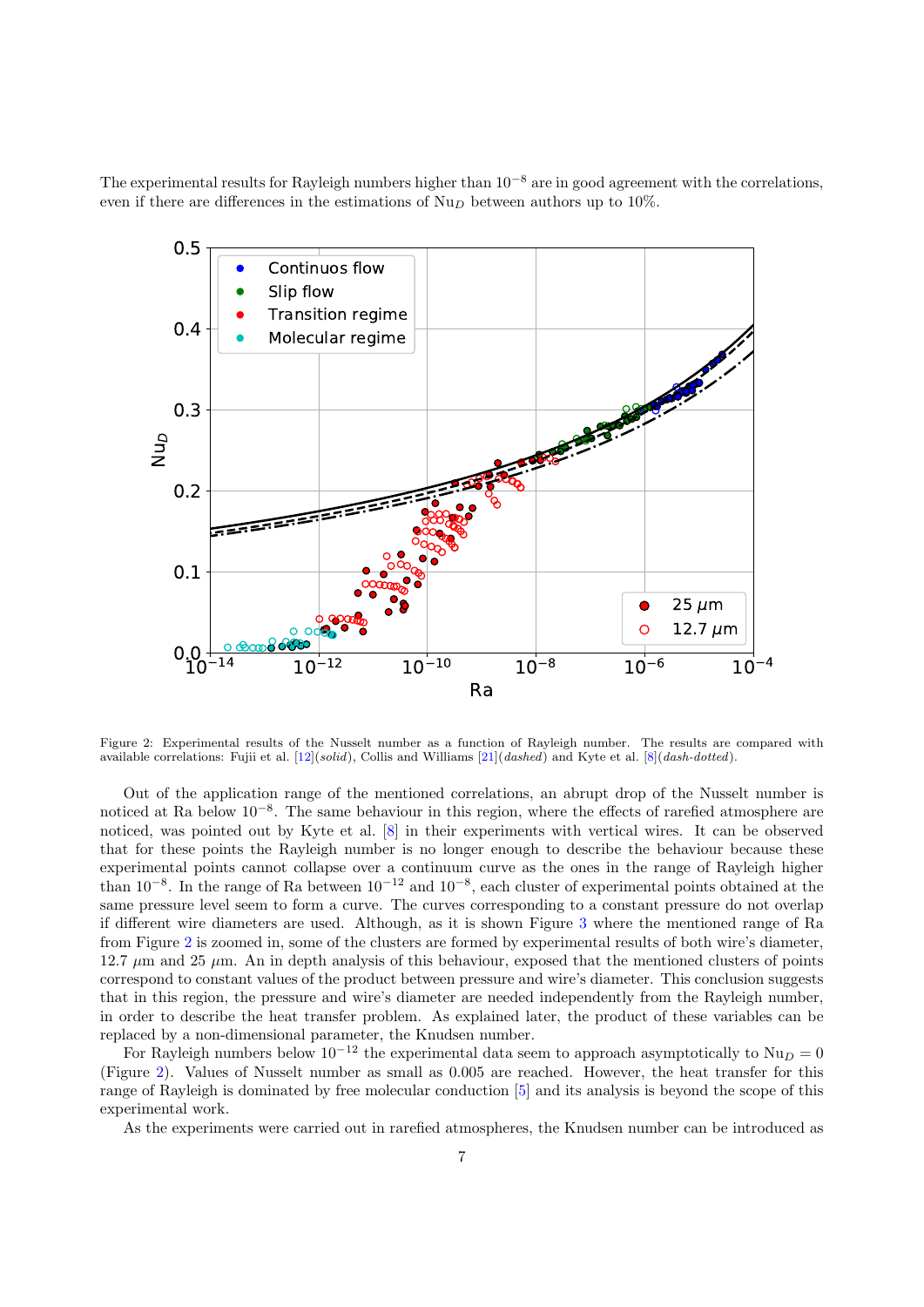

<span id="page-7-0"></span>Figure 3: Experimental results of the Nusselt number as a function of Rayleigh number in the range  $10^{-12} <$  Ra  $< 10^{-8}$ . Green lines approximately represent constant values of  $pD$  for every cluster of experimental points. Clusters A, B, C, D and E are formed by experimental results for both wire's diameter, 12.7  $\mu$ m and 25  $\mu$ m. The available correlations are plotted: Fujii et al.  $[12](solid)$  $[12](solid)$ , Collis and Williams  $[21](dashed)$  $[21](dashed)$  and Kyte et al.  $[8](dash-dotted)$ .

a new variable that has an influence on the Nusselt number. The Knudsen number is defined as the relation between the mean free path of molecules,  $\lambda$ , and the characteristic length scale of the problem, the wire's diameter in this case,  $Kn = \lambda/D$ . The mean free path of molecules is

$$
\lambda = \frac{\mu \sqrt{2\pi R_g T_f}}{2p},
$$

where  $R_g = 287 \text{ J/(kgK)}$  is the specific gas constant of air,  $\mu$  is its viscosity, and  $T_f$  and p are the experimental values of film temperature and pressure respectively [\[13\]](#page-13-8). In Figure [4](#page-8-0) the behaviour of the Nusselt number with the Knudsen number is presented. In this graph the 4 regimes described by Springer [\[5\]](#page-13-21) are well defined:

- Continuum:  $Kn < 0.01$ ,
- Slip flow:  $0.01 <$  Kn  $< 0.1$ ,
- Transition:  $0.1 <$  Kn  $< 10$ ,
- Free molecule:  $Kn > 10$ ,

although these limits are merely approximate. The described regimes are also presented in Figure [2,](#page-6-0) where the dependency of experimental points on Kn is not obvious.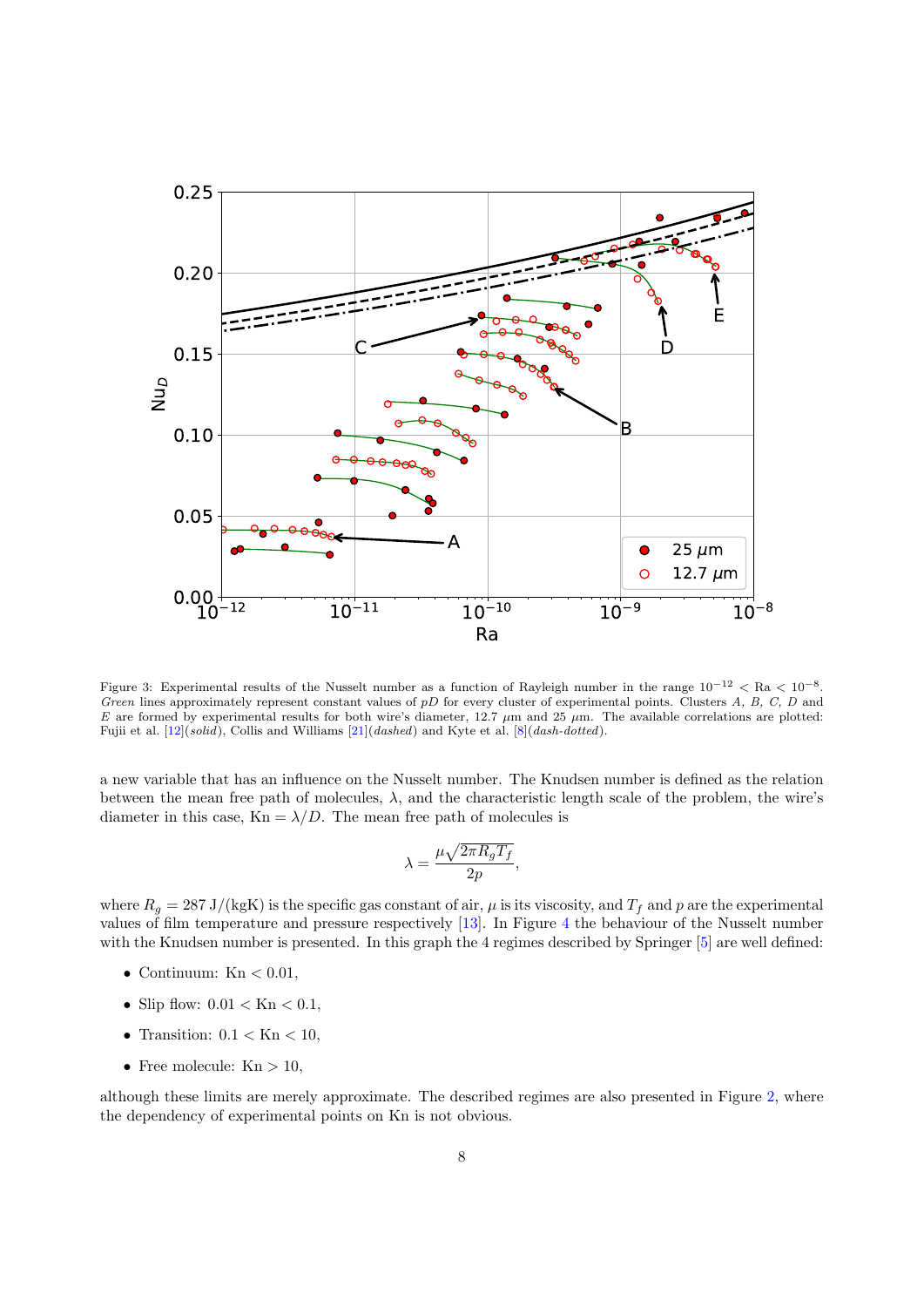

<span id="page-8-0"></span>Figure 4: Experimental results of the Nusselt number as a function of Knudsen number. The detailed view shows clusters of experimental points aligned with non-parallel straight lines, indicating a dependency of  $Nu<sub>D</sub>$  with another parameter different from Kn in the transition regime. These straight lines approximately represent constant values of pD for every cluster of experimental points.

The pattern of the data shown in the Figure [4](#page-8-0) suggests that there are three trends that can be distinguished. A low Nusselt zone ( $Nu<sub>D</sub> < 0.05$ ) for Kn > 5 corresponding to the free molecule regime, a transitional zone, and a high Nusselt number ( $Nu<sub>D</sub> > 0.25$ ) zone. For the highest values of Nusselt the difference between continuum regime and slip flow regime is imperceptible. Indeed as it is shown in the graph in the Figure [2,](#page-6-0) the experimental points in continuum and slip flow are in good agreement with the correlations presented in Table [1.](#page-4-0) So, even if physically there are two different regimes, there is no need to look up for a correlation for each zone. It is also patent that the slip flow regime could be extended up to Kn  $\approx 0.2$ . In this range of Kn it is evident too that for a given value of Kn there is more than one value of  $\text{Nu}_D$  aligned vertically, which is an indication that here the dependence of the Nusselt number with the Knudsen number must be negligible. Thus, the Rayleigh number is enough to describe the heat transfer process in this range.

Finally the zone with a different behaviour from the other two identified above is the transitional zone, for Knudsen numbers between 0.2 and 5. Here, the experimental points seem to collapse on a single curve, which would indicate a one-to-one correspondence between Kn and  $Nu<sub>D</sub>$ . However, as it is shown in the detailed view in Figure [4,](#page-8-0) this is inaccurate. Actually, different clusters of experimental points are aligned with non-parallel straight lines. Each straight line corresponds with a constant value of the product between pressures and wire's diameter. This behaviour clearly suggests that there is at least one parameter apart from the Knudsen number that describes the heat transfer, namely the Rayleigh number.

Taking into account that the boundaries for the different regimes are not clearly defined, we will use the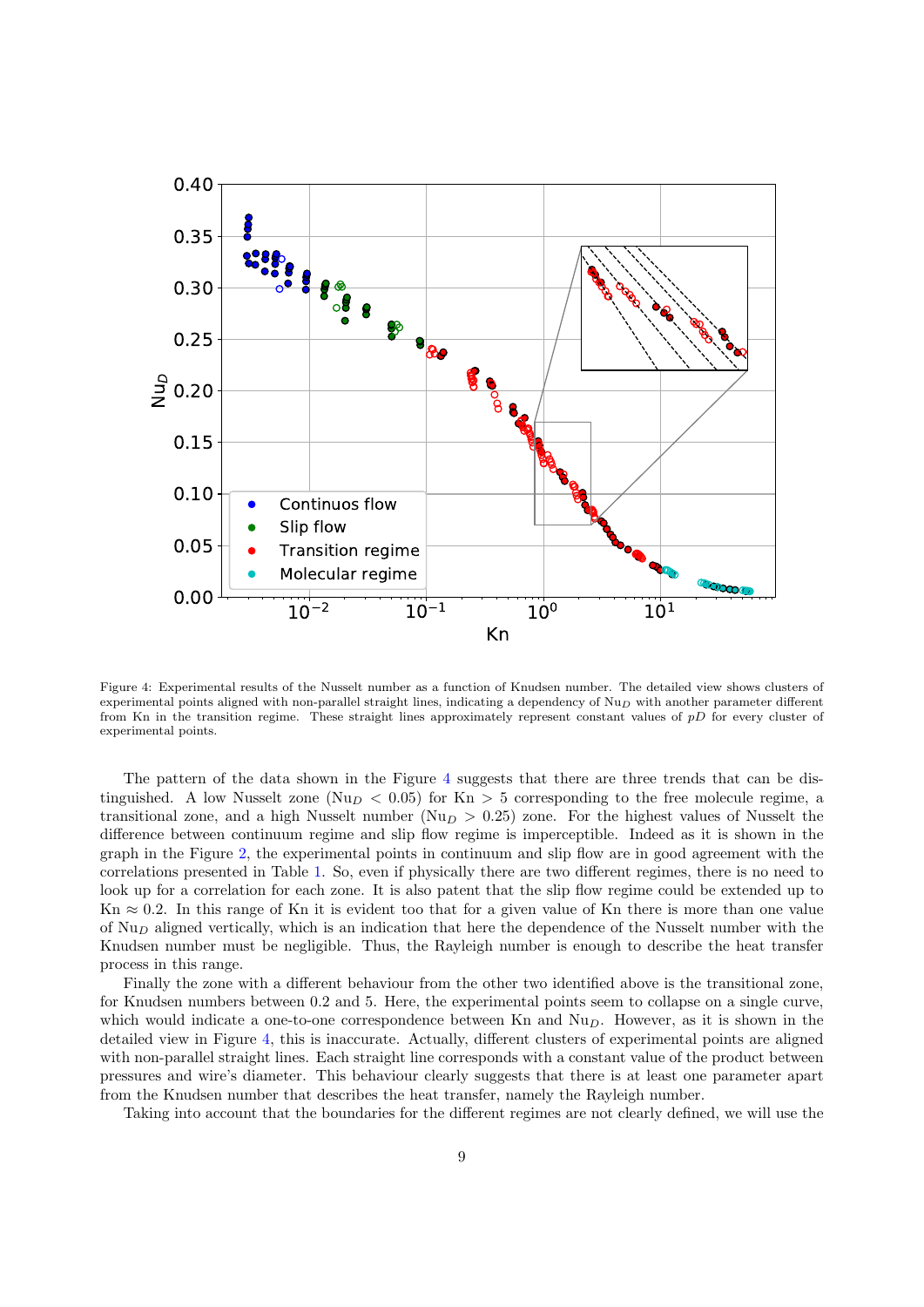same limits proposed by Springer [\[5\]](#page-13-21), bearing in mind that for free convection heat transfer correlations the separation between continuum and slip flows is not important.

## 6. Correlation

The main goal of the presented work is to find a way to predict the heat losses from very fine wires in rarefied atmospheres, similar to the Mars atmosphere. This particular condition is outside the pure molecular regime of heat conduction and belongs to the range integrated by the slip flow and transition regime. Thus, the applicability range of the sought correlation will be in the range of Knudsen numbers below 10.

As it was mentioned in the previous section, there is no noticeable difference in the Nusselt number trend between the continuum and the slip flow regimes. Conversely, in the transition regime the trend is remarkably different and in addition, the inclusion of the Knudsen number is needed to characterize the heat flow.

In order to specify which form of the expression that correlates the Nusselt number with the other nondimensional parameters involved in the problem would be, a hypothetical case without gravity is used. The wire is modelled as an infinite cylinder of diameter D. In this virtual situation all the heat power is lost by pure conduction from the heated wire to the surrounding gas. This simple problem is solvable only if a boundary condition is given such as a known temperature at a fixed distance from the wire. Let's suppose that the diameter of this boundary is  $D<sub>b</sub>$  and its temperature is the far away temperature, the same as in the original convection problem,  $T_{\infty}$ . The solution is trivial and the heat loss rate per unit of length from the wire would be

$$
q' = 2\pi k \frac{T_w - T_\infty}{\ln(D_b/D)}.
$$
\n
$$
(9)
$$

Consequently, the following equation can be used to calculate the Nusselt number:

<span id="page-9-0"></span>
$$
\frac{2}{\text{Nu}_D} = \ln(D_{\text{b}}/D). \tag{10}
$$

In the original problem, a motion in the gas arises due to the presence of gravity and the density variations within the gas. Hence, the hypothetical cylindrical boundary with a given diameter and at a constant temperature cannot exist. The actual shape of the isotherm  $T_{\infty}$  will be strongly related to the flow structure around the wire. In other words, this boundary will be a function of Ra for the continuum and slip flow regimes and of Ra combined with Kn for the transition regime. Therefore, the sought correlations will have the form

$$
\frac{2}{\text{Nu}_{D,t}} = \Psi_t(\text{Ra}, \text{Kn})\tag{11}
$$

for the transition regime, and the form

$$
\frac{2}{\text{Nu}_{D,c}} = \Psi_c(\text{Ra})\tag{12}
$$

for Knudsen numbers lower than 0.1. Evidently,  $\Psi_t$  and  $\Psi_c$  are non-dimensional functions and, as seen in equation [\(10\)](#page-9-0), the natural logarithm is advisable to be used.

Bearing in mind the discussion above, for the continuum regime the sought correlation will have a form similar to the one proposed by Collis and Williams [\[21\]](#page-13-15),

<span id="page-9-1"></span>
$$
\frac{2}{\text{Nu}_{D,c}} = A_c + B_c \ln(\text{Ra}).\tag{13}
$$

The constants  $A_c$  and  $B_c$  are calculated from experimental data by plotting the Nusselt values for Kn  $< 0.1$ versus the ln(Ra) and using the least mean square method for the fitting. The obtained values are  $A_c = 2$ and  $B_c = -0.34$ . As can be observed in table [1,](#page-4-0) these coefficients are similar to the ones proposed by Collis and Williams [\[21\]](#page-13-15).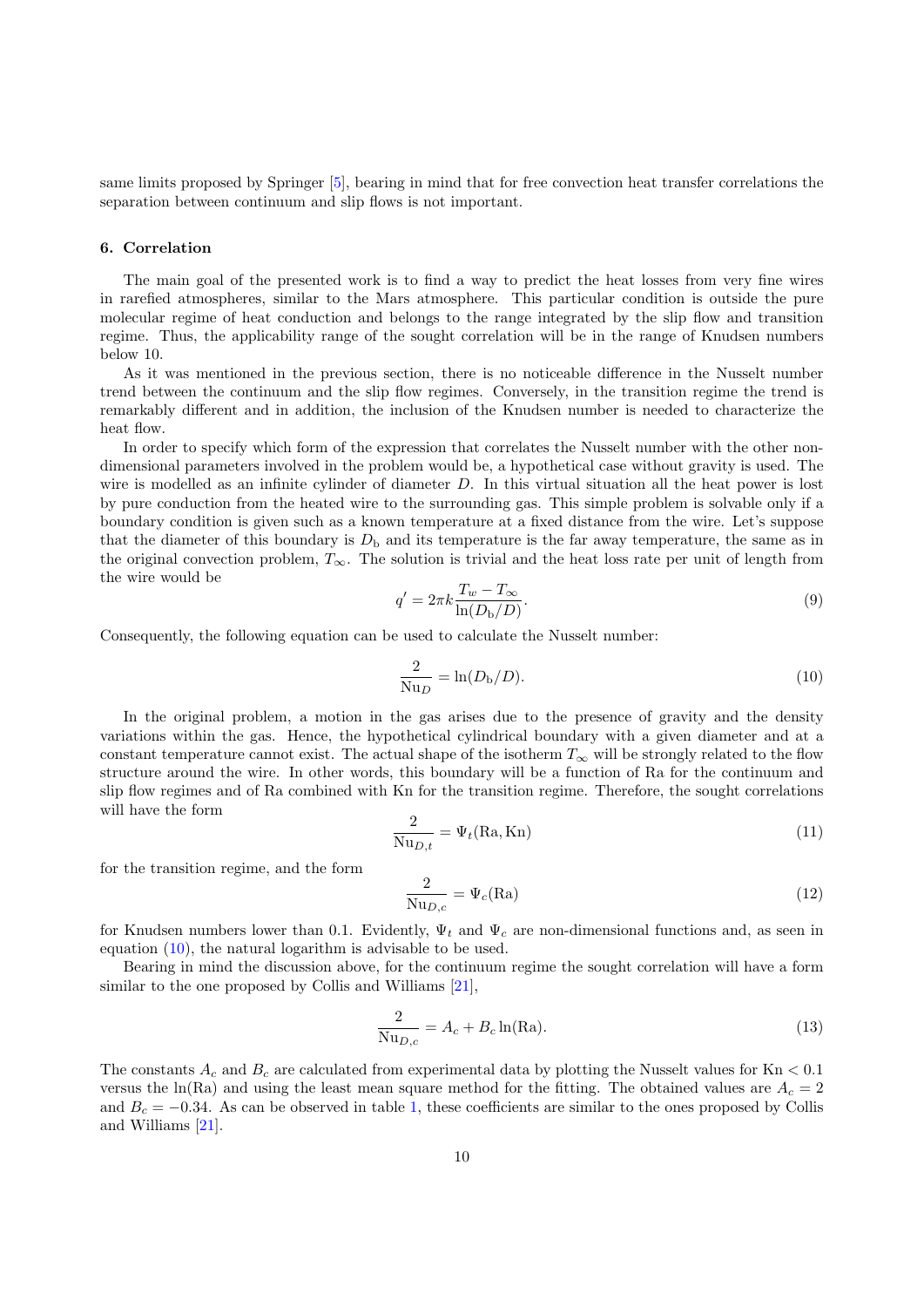As has been mentioned, for the characterization of the Nusselt number in the transition regime the introduction of the Knudsen number is advisable in the sought correlation. In this regime the mean free path of the molecules begins to be comparable to the wire diameter itself. We decided to use for the definition of non-dimensional parameters the modified diameter used by Kyte et al. [\[8\]](#page-13-6),  $D_m = D + 2\lambda$ . It is trivial to relate this diameter with the Knudsen number using the expression  $D_m = D(1 + 2Kn)$ , whilst Kn =  $\lambda/D$ . It is reasonable to use the modified diameter as a characteristic dimension of the problem, insomuch as in the region between the wire's wall and the distance  $\lambda$  from the wall, where there are few collisions between gas molecules and the local thermodynamic equilibrium is not attained. Thus, it can be supposed that the temperature at a distance  $\lambda$  from the wire's wall will be in close proximity to  $T_w$ . In this case, the modified Grashof number is defined using a wire with a diameter  $D_m$  whose wall is at a temperature  $T_w$ ,

$$
Gr_m = \frac{g\beta (T_w - T_\infty)D_m^3}{\nu^2} = \frac{g\beta (T_w - T_\infty)D^3 (1 + 2Kn)^3}{\nu^2},\tag{14}
$$

thus the modified Grashof number will be

$$
Gr_m = Gr(1 + 2Kn)^3.
$$
\n
$$
(15)
$$

Finally, the modified Grashof number, which would be the actual one in the described flow configuration in the vicinity of the wire, can be replaced by the product between the Grashof based in the actual diameter of the wire and a simple function of the Knudsen number.

Using the same process for the Nusselt number the modified value can be expressed as follows

$$
Nu_{D,m} = \frac{hD_m}{k} = \frac{hD}{k}(1 + 2Kn) = Nu_{D,t}(1 + 2Kn). \tag{16}
$$

Therefore, the modified Nusselt number can be expressed as the product between the transitional Nusselt number and a function of the Knudsen.

The experimental values of  $2/Nu_D$  are plotted versus  $\ln[Ra(1+2Kn)^3]/(1+2Kn)$  in Figure [5,](#page-11-0) and a completely different trend is observed between the continuum and the transition regimes. In the continuum regime Kn is very small, thus

$$
\frac{\ln[\mathrm{Ra}(1+2\mathrm{Kn})^3]}{(1+2\mathrm{Kn})} \to \ln(\mathrm{Ra}),
$$

and the correlation for the continuum regime from equation [\(13\)](#page-9-1) is recovered. The presented experimental points for continuum regime collapse on a straight line as explained above. The experimental points for transition regime have the opposite trend, as their values are increasing for increasing values of horizontal axis. The curve formed by the points seems to approach a rectangular hyperbola. Thus, the correlation proposed for the transition regime is of the form

<span id="page-10-0"></span>
$$
\frac{2}{\text{Nu}_{D,t}} = A_t + B_t \frac{(1 + 2\text{Kn})}{\ln[\text{Ra}(1 + 2\text{Kn})^3]},\tag{17}
$$

The constants for correlation presented in equation [\(17\)](#page-10-0) are also obtained from adjusting the experimental data by least mean squares, and their values are  $A_t = 4.5$  and  $B_t = -60.7$ . The proposed correlation is valid only in the range  $0.1 <$  Kn  $< 10$ . In Figure [6](#page-14-0) the experimental data are presented together with the values of the Nusselt number calculated using the correlation of equation [\(17\)](#page-10-0) and it can be observed that the relative error, defined as

<span id="page-10-1"></span>
$$
\varepsilon = \frac{\text{Nu}_{D,exp} - \text{Nu}_{D,corr}}{\text{Nu}_{D,corr}},\tag{18}
$$

is small, indeed for all experimental points this error is below 6%.

Using both proposed correlations, the Nusselt number for very thin wires can be calculated up to a maximum Knudsen number equal to 10. However, the switch between the correlations is not well-defined, and depending on the problem a sharp change in the Nusselt number can show up if the only changing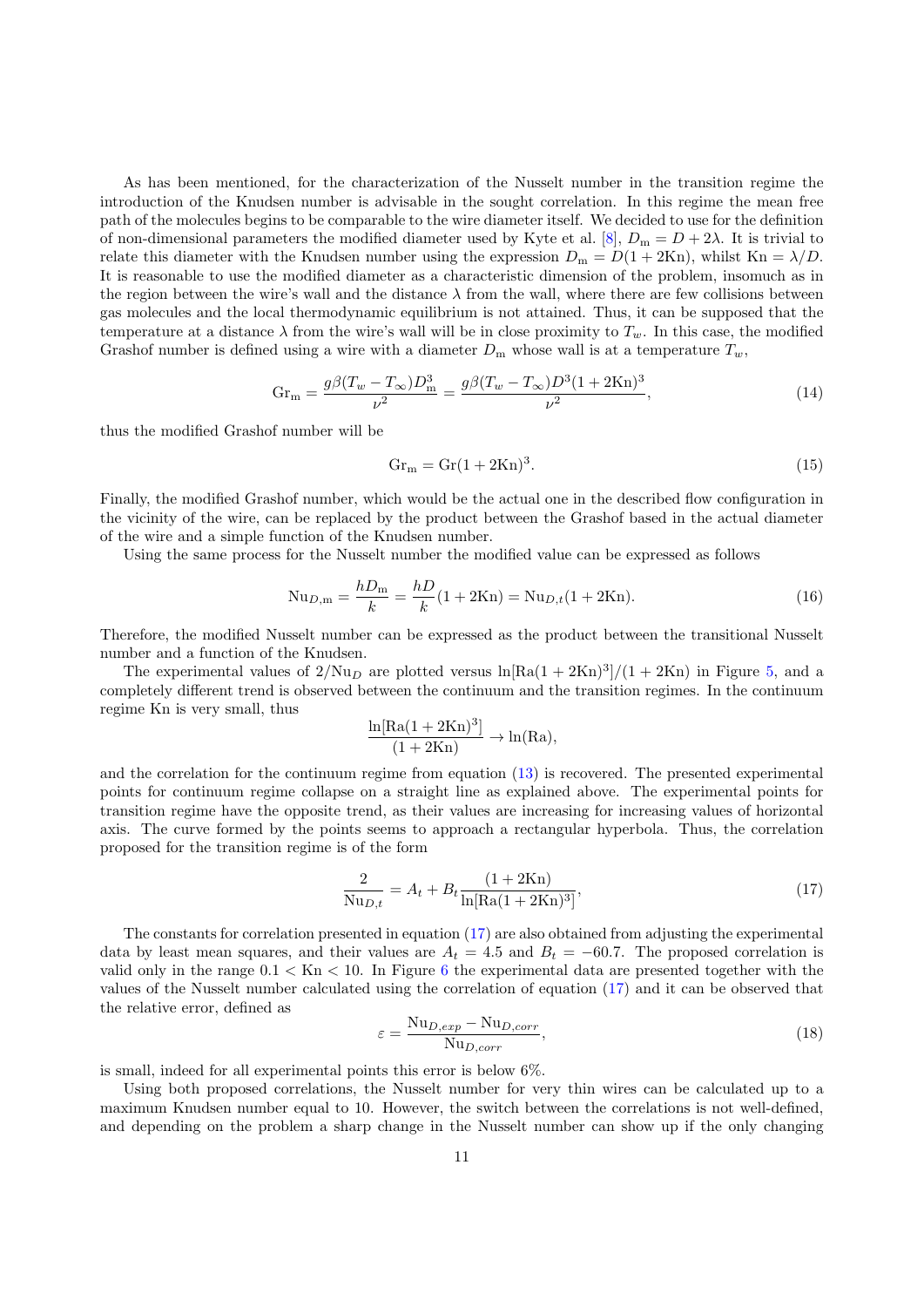

<span id="page-11-0"></span>Figure 5: Experimental results of  $2/Nu_D$  for the 25  $\mu$ m wire are plotted against a function of Ra and Kn. The different behaviour between continuum and transition regimes is exposed.

criterion between the two regimes is the value of the Knudsen number. For the purpose of achieving a better approximation, it is proposed the utilization of the logistic function with the form

<span id="page-11-1"></span>
$$
\mathcal{L} = \frac{1}{1 + \exp\left(-\frac{Kn - 0.2}{0.01}\right)}.
$$
\n(19)

Therefore the complete correlation using the logistic function is

$$
\frac{2}{\text{Nu}_D} = \mathcal{L}\left(4.5 - 60.7 \frac{(1 + 2\text{Kn})}{\ln[\text{Ra}(1 + 2\text{Kn})^3]}\right) + (1 - \mathcal{L})[2 - 0.34\ln(\text{Ra})].\tag{20}
$$

Its validity range is  $10^{-12} < \text{Ra} < 1$  and Kn  $< 10$ .

With regard to the validity range of the Rayleigh number, in principle, based on our data, the validity of the correlation would be just for Rayleigh numbers below 10<sup>−</sup><sup>4</sup> . However, it has been verified that the Nusselt number calculated using equation [\(13\)](#page-9-1) is between the values obtained using correlations [\[8\]](#page-13-6) and [\[12\]](#page-13-7) up to Rayleigh numbers above unity. This allows for the expansion of the validity range of the equation [\(20\)](#page-11-1) up to that point  $Ra < 1$ . In addition, the validity range can be extensively increased by replacing our correlation for the continuum regime with the correlation proposed by Fujii et al. [\[12\]](#page-13-7). In this case, as stated by the cited authors, the validity range would be  $10^{-12} < \text{Ra} < 10^6$ , although the Knudsen number would remain below 10.

The presented correlation was obtained from experimental data of the 25  $\mu$ m wire. The lack of experimental data for very fine wires in rarefied atmospheres, makes it difficult to validate of the correlations by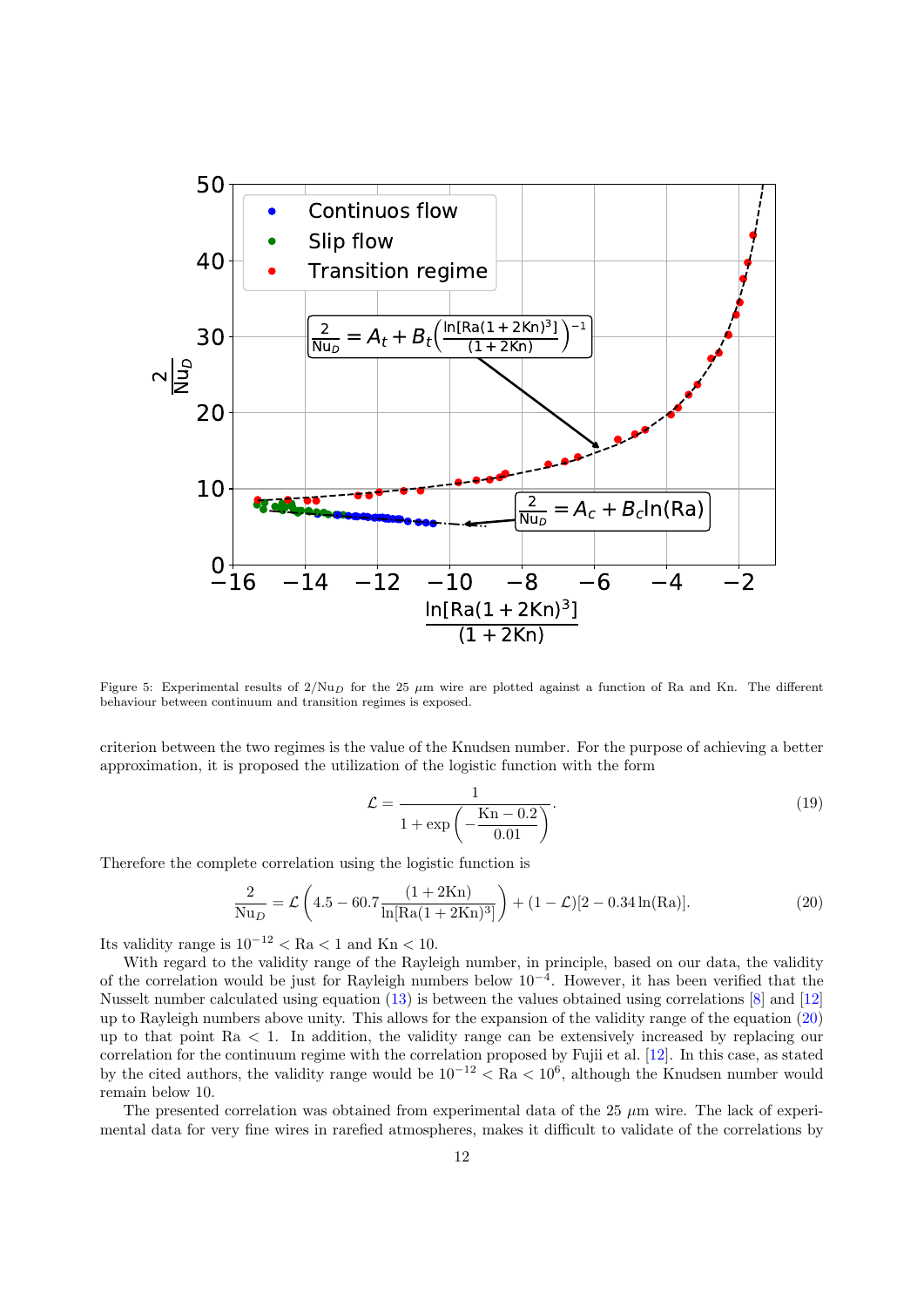comparing with other authors. For the purpose of its validation, several experiments with the 12.7  $\mu$ m wire were carried out. The final results were obtained using the same process explained in section [3.](#page-2-1) Finally, the Nusselt numbers obtained experimentally are plotted against the ones predicted by the proposed corre-lation in Figure [7.](#page-15-0) In this graph, for a given pair of experimental values of Ra and Kn, a  $Nu_{Dexp}$  is known and a  $\text{Nu}_{\text{Dcorr}}$  is calculated using correlation [\(20\)](#page-11-1). These two values are the coordinates of the point in the presented graph. The diagonal of the graph corresponds to a perfect match between experiments and correlation, and the parallel lines at both sides of the diagonal mark the relative error of  $\pm 10\%$  between them. Experimental results for a copper wire with a 155  $\mu$ m diameter extracted from [\[22\]](#page-13-17), which contains data for the transition regime, are included. The maximum relative error for all the points is less than 10%, which denotes that the correlation presented in equation  $(20)$  is in good agreement with the experimental data.

# 7. Conclusions

An experimental study of free convection in rarefied gases over very thin horizontal wires is presented. The experiments were conducted in a vacuum chamber filled with air between pressures from 0.03 mbar to ambient pressure, using alumel specimen wires with diameters of 12.7  $\mu$ m and 25  $\mu$ m, and aspect ratio  $L/D$ of 5040 and 2440 respectively. The estimation of free convection on the wire accounts for thermal radiation and heat conduction losses to the wire's supports. The obtained values of dimensionless parameters,  $Nu<sub>D</sub>$ and Ra, are in accordance with the correlations published in the literature for slip flow and continuum regimes. In transition regime, a noticeable change in the trend of  $Nu<sub>D</sub>$  as a function of Ra is evidenced in comparison with the cases of slip flow and continuum regimes, characterised by a remarkable reduction in Nusselt number. Moreover, a particular behaviour observed in transition regime indicates the need to include Kn in the correlation apart from the usual dependence of Ra. Using the data from the  $25 \mu m$  wire a new correlation, which covers the range from transition to continuum regimes for Kn < 10 and Rayleigh values  $10^{-12}$  < Ra < 1 is proposed. The correlation is validated using data from the 12.7 µm wire and from a 155  $\mu$ m wire published by Milano [\[22\]](#page-13-17), which include experimental data for transition regime. This correlation could be applicable for very thin horizontal wires (with diameters in the order of micrometers) in rarefied gases such as Mars surface atmosphere or other low pressure problems.

# Declaration of interests

The authors declare that they have no known competing financial interests or personal relationships that could have appeared to influence the work reported in this paper.

#### Acknowledgements

Financial support for this work was provided by the Spanish Ministerio de Ciencia e Innovación, Projects ESP2016-77548-C5-3-R and RTI2018-096886-B-C55.

The authors wish to thank Professor Angel Sanz Andrés for his constant support on the work progress and constructive comments for the manuscript, Professor Isidoro Martínez Herranz for his support on characterizing materials and Alejandro Fernández Herrero for programming the measurement software. Also, we thank IDR staff for their support on the laboratory instrumentation and their appreciated advices.

#### Supplementary material

Supplementary data associated with this article can be found at [http://dx.doi.org/ 10.17632/mvmcpwvs4k.1.](http://dx.doi.org/10.17632/mvmcpwvs4k.1)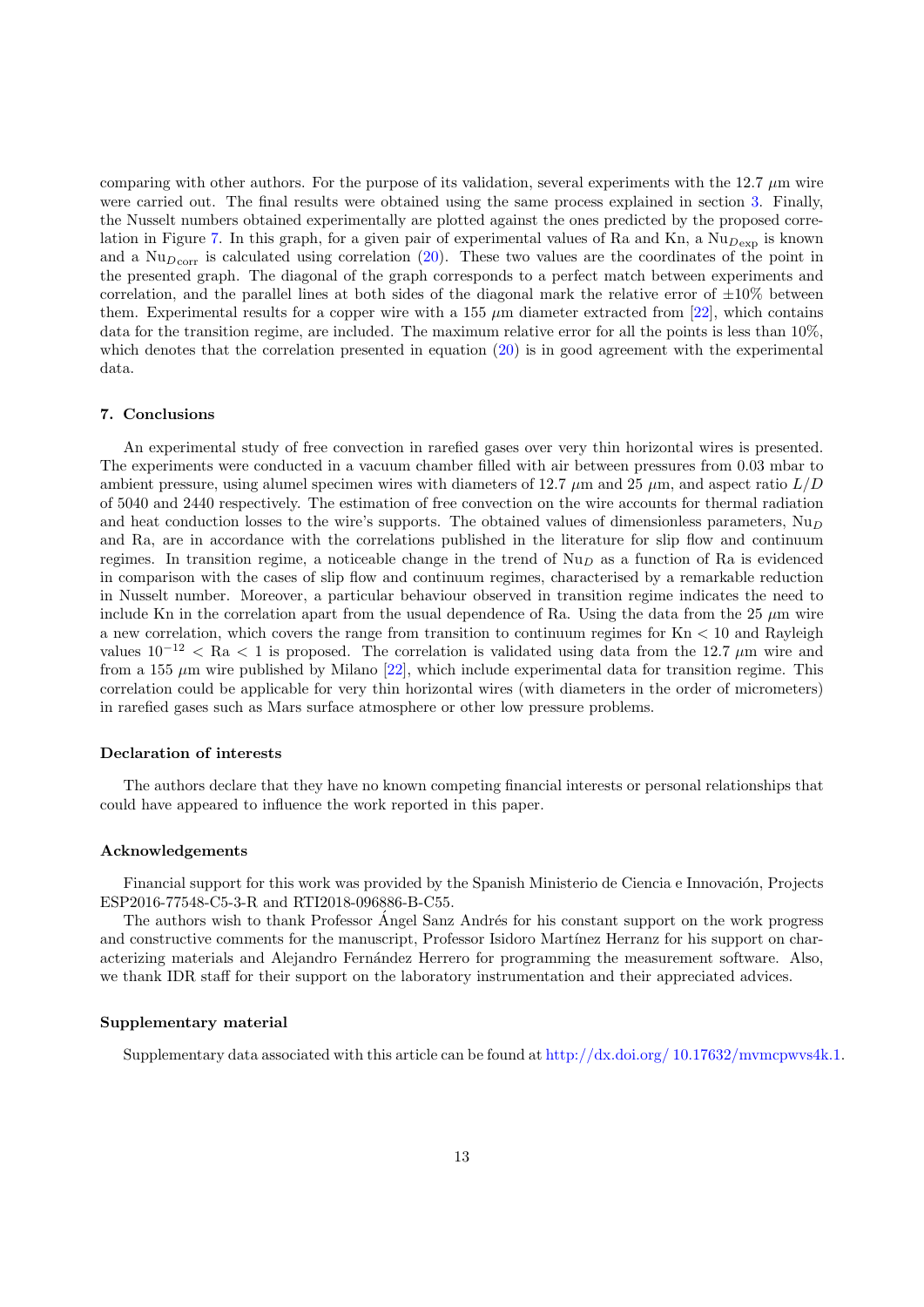## References

- <span id="page-13-0"></span>[1] J. Gómez-Elvira, C. Armiens, L. Castañer, M. Domínguez, M. Genzer, F. Gómez, R. Haberle, A.-M. Harri, V. Jiménez, H. Kahanpää, et al., Rems: The environmental sensor suite for the mars science laboratory rover, Space science reviews 170 (2012) 583–640. doi:[10.1007/s11214-012-9921-1](http://dx.doi.org/10.1007/s11214-012-9921-1).
- <span id="page-13-1"></span>[2] I. Pérez-Grande, A. Sanz-Andrés, N. Bezdenejnykh, A. Farrahi, P. Barthol, R. Meller, Thermal control of sunrise, a balloon-borne solar telescope, Proceedings of the Institution of Mechanical Engineers, Part G: Journal of Aerospace Engineering 225 (2011) 1037–1049. doi:[10.1177/0954410011401711](http://dx.doi.org/10.1177/0954410011401711).
- <span id="page-13-2"></span>[3] J. Gao, D. Xie, Y. Xiong, Y. Yue, Thermal characterization of microscale heat convection in rare-gas environment by a steady-state "hot wire" method, Applied Physics Express 11 (2018) 066601. doi:[10.7567/APEX.11.066601](http://dx.doi.org/10.7567/APEX.11.066601).
- <span id="page-13-3"></span>[4] H.-S. Tsien, Superaerodynamics, mechanics of rarefied gases, Journal of the Aeronautical Sciences 13 (1946) 653–664. doi:[10.2514/8.11476](http://dx.doi.org/10.2514/8.11476).
- <span id="page-13-21"></span>[5] G. S. Springer, Heat transfer in rarefied gases, in: Advances in heat transfer, volume 7, Elsevier, 1971, pp. 163–218. doi:[10.1016/S0065-2717\(08\)70018-2](http://dx.doi.org/10.1016/S0065-2717(08)70018-2).
- <span id="page-13-4"></span>[6] M. Davis, P. Davies, Factors influencing the heat transfer from cylindrical anemometer probes, International Journal of Heat and Mass Transfer 15 (1972) 1659–1677. doi:[10.1016/0017-9310\(72\)90096-8](http://dx.doi.org/10.1016/0017-9310(72)90096-8).
- <span id="page-13-5"></span>[7] I. Perez-Grande, L. Peinado, A. Chamorro, I. Torralbo, G. Alonso, J. A. Rodriguez Manfredi, A. Lepinette, E. Sebastian, Thermal design of the Air Temperature Sensor (ATS) and the Thermal InfraRed Sensor (TIRS) of the Mars Environmental Dynamics Analyzer (MEDA) for Mars 2020, 47th International Conference on Environmental Systems, 2017.
- <span id="page-13-6"></span>[8] J. Kyte, A. Madden, E. L. Piret, Natural-convection heat transfer at reduced pressure-spheres and cylinders, Chemical Engineering Progress 49 (1953) 653–662.
- <span id="page-13-16"></span>[9] D. Collis, M. Williams, Free convection of heat from fine wires, Department of Supply, Aeronautical Research Laboratories, 1954.
- [10] J. Mahony, Heat transfer at small grashof numbers, Proceedings of the Royal Society of London. Series A. Mathematical and Physical Sciences 238 (1957) 412–423. doi:[10.1098/rspa.1957.0009](http://dx.doi.org/10.1098/rspa.1957.0009).
- [11] T. Fujii, M. Fujii, T. Matsunaga, A numerical analysis of laminar free convection around an isothermal horizontal circular cylinder, Numerical Heat Transfer, Part A: Applications 2 (1979) 329–344. doi:[10.1080/10407787908913417](http://dx.doi.org/10.1080/10407787908913417).
- <span id="page-13-7"></span>[12] M. Fujii, T. Fujii, T. Honda, Theoretical and experimental studies of the free convection around a long horizontal thin wire in air, in: International Heat Transfer Conference Digital Library, Begel House Inc., 1982, pp. 311–316. doi:[10.1615/](http://dx.doi.org/10.1615/IHTC7.3300) [IHTC7.3300](http://dx.doi.org/10.1615/IHTC7.3300).
- <span id="page-13-8"></span>[13] F. Xie, Y. Li, Z. Liu, X. Wang, L. Wang, A forced convection heat transfer correlation of rarefied gases cross-flowing over a circular cylinder, Experimental Thermal and Fluid Science 80 (2017) 327–336. doi:[10.1016/j.expthermflusci.2016.](http://dx.doi.org/10.1016/j.expthermflusci.2016.09.002) [09.002](http://dx.doi.org/10.1016/j.expthermflusci.2016.09.002).
- <span id="page-13-9"></span>[14] F. Xie, Y. Li, X. Wang, Y. Wang, G. Lei, K. Xing, Numerical study on flow and heat transfer characteristics of low pressure gas in slip flow regime, International Journal of Thermal Sciences 124 (2018) 131–145. doi:[10.1016/j.ijthermalsci.2017.](http://dx.doi.org/10.1016/j.ijthermalsci.2017.09.022) [09.022](http://dx.doi.org/10.1016/j.ijthermalsci.2017.09.022).
- <span id="page-13-10"></span>[15] V. T. Morgan, The overall convective heat transfer from smooth circular cylinders, in: Advances in heat transfer, volume 11, Elsevier, 1975, pp. 199–264. doi:[10.1016/S0065-2717\(08\)70075-3](http://dx.doi.org/10.1016/S0065-2717(08)70075-3).
- [16] S. W. Churchill, H. H. Chu, Correlating equations for laminar and turbulent free convection from a horizontal cylinder, International journal of heat and mass transfer 18 (1975) 1049–1053. doi:[10.1016/0017-9310\(75\)90222-7](http://dx.doi.org/10.1016/0017-9310(75)90222-7).
- <span id="page-13-11"></span>[17] S. K. Boetcher, Natural convection from circular cylinders, Springer, 2014. doi:[10.1007/978-3-319-08132-8\\_2](http://dx.doi.org/10.1007/978-3-319-08132-8_2).
- <span id="page-13-12"></span>[18] M.-H. Seo, J.-H. Park, K.-W. Choi, M.-S. Jo, J.-B. Yoon, An investigation of surficial conduction heat loss in perfectly aligned micro-wire array, Applied Physics Letters 115 (2019) 131901. doi:[10.1063/1.5123523](http://dx.doi.org/10.1063/1.5123523).
- <span id="page-13-13"></span>[19] S. Kasap, C. Koughia, H. E. Ruda, Electrical conduction in metals and semiconductors, in: Springer Handbook of Electronic and Photonic Materials, Springer, 2017, pp. 1–1.
- <span id="page-13-14"></span>[20] F. P. Incropera, A. S. Lavine, T. L. Bergman, D. P. DeWitt, Fundamentals of heat and mass transfer, Wiley, 2007.
- <span id="page-13-15"></span>[21] D. Collis, M. Williams, Two-dimensional convection from heated wires at low reynolds numbers, Journal of Fluid Mechanics 6 (1959) 357–384. doi:[10.1017/S0022112059000696](http://dx.doi.org/10.1017/S0022112059000696).
- <span id="page-13-17"></span>[22] G. Milano, Some experimental results of free convection from horizontal heated wires below atmospheric pressure, in: 2010 14th International Heat Transfer Conference, American Society of Mechanical Engineers Digital Collection, 2010, pp. 183–192.
- <span id="page-13-18"></span>[23] S. Sasaki, H. Masuda, M. Higano, N. Hishinuma, Simultaneous measurements of specific heat and total hemispherical emissivity of chromel and alumel by a transient calorimetric technique, International journal of thermophysics 15 (1994) 547–565.
- <span id="page-13-19"></span>[24] Engineering ToolBox, Air - Thermal Conductivity, 2009. URL: [https://www.engineeringtoolbox.com/](https://www.engineeringtoolbox.com/air-properties-viscosity-conductivity-heat-capacity-d_1509.html) [air-properties-viscosity-conductivity-heat-capacity-d\\_1509.html](https://www.engineeringtoolbox.com/air-properties-viscosity-conductivity-heat-capacity-d_1509.html), Accessed: 2018-03-01.
- <span id="page-13-20"></span>[25] T. G. Beckwith, R. D. Marangoni, J. H. Lienhard, Mechanical measurements, Pearson, 2009.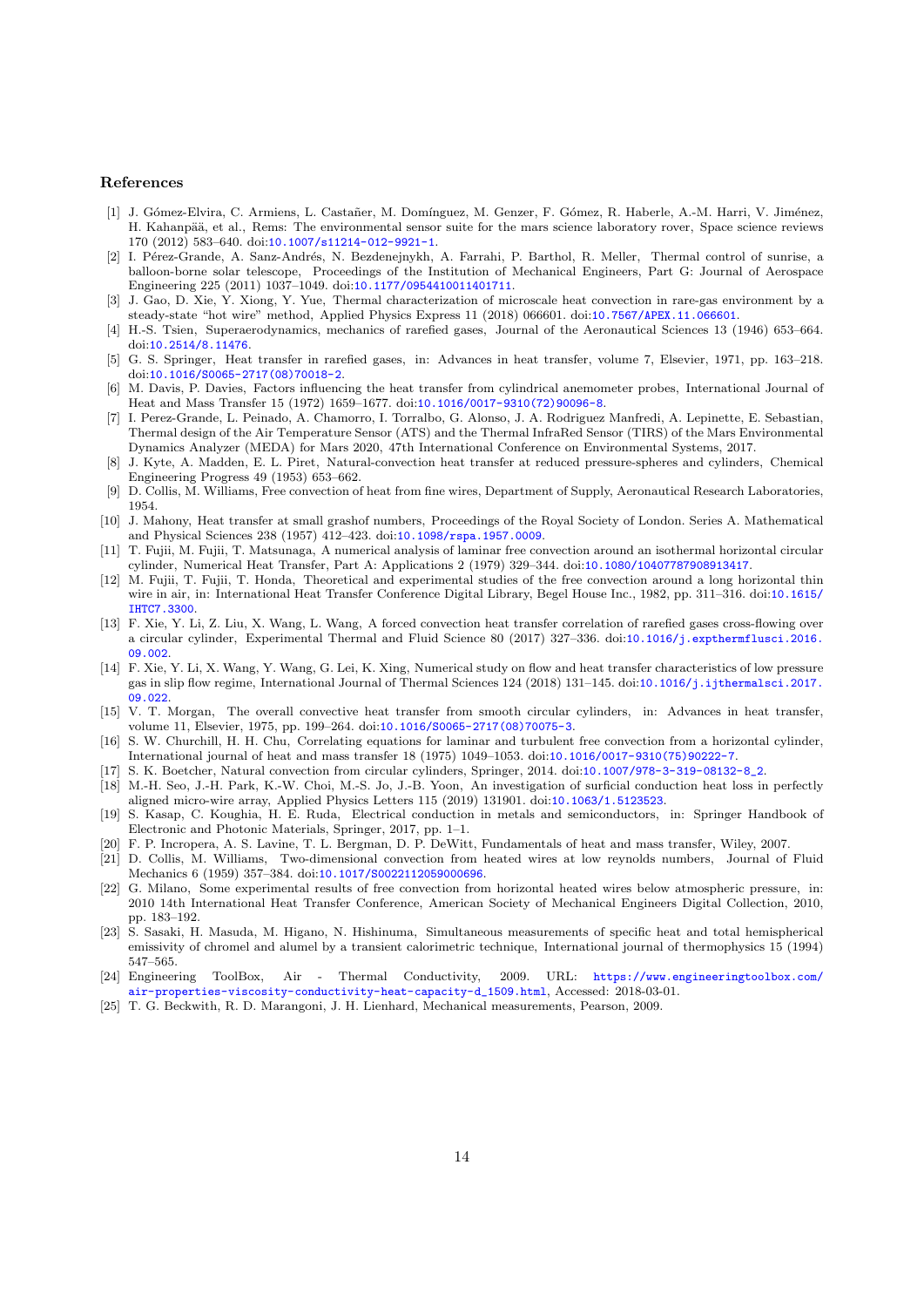

<span id="page-14-0"></span>Figure 6:  $(Top)$ Experimental and calculated values of Nu<sub>D</sub> as a function of Ra in the range  $10^{-12} <$  Ra  $< 10^{-8}$  for the 25  $\mu$ m diameter wire. Red dashed lines represent approximately constant values of supplied electrical power to the wire: 1.8, 3.8, 11.1 and 19.6 mW. Increasing values indicated by red arrow.(Bottom)The relative error between the experimental and calculated values presented above calculated as indicated in equation [\(18\)](#page-10-1).